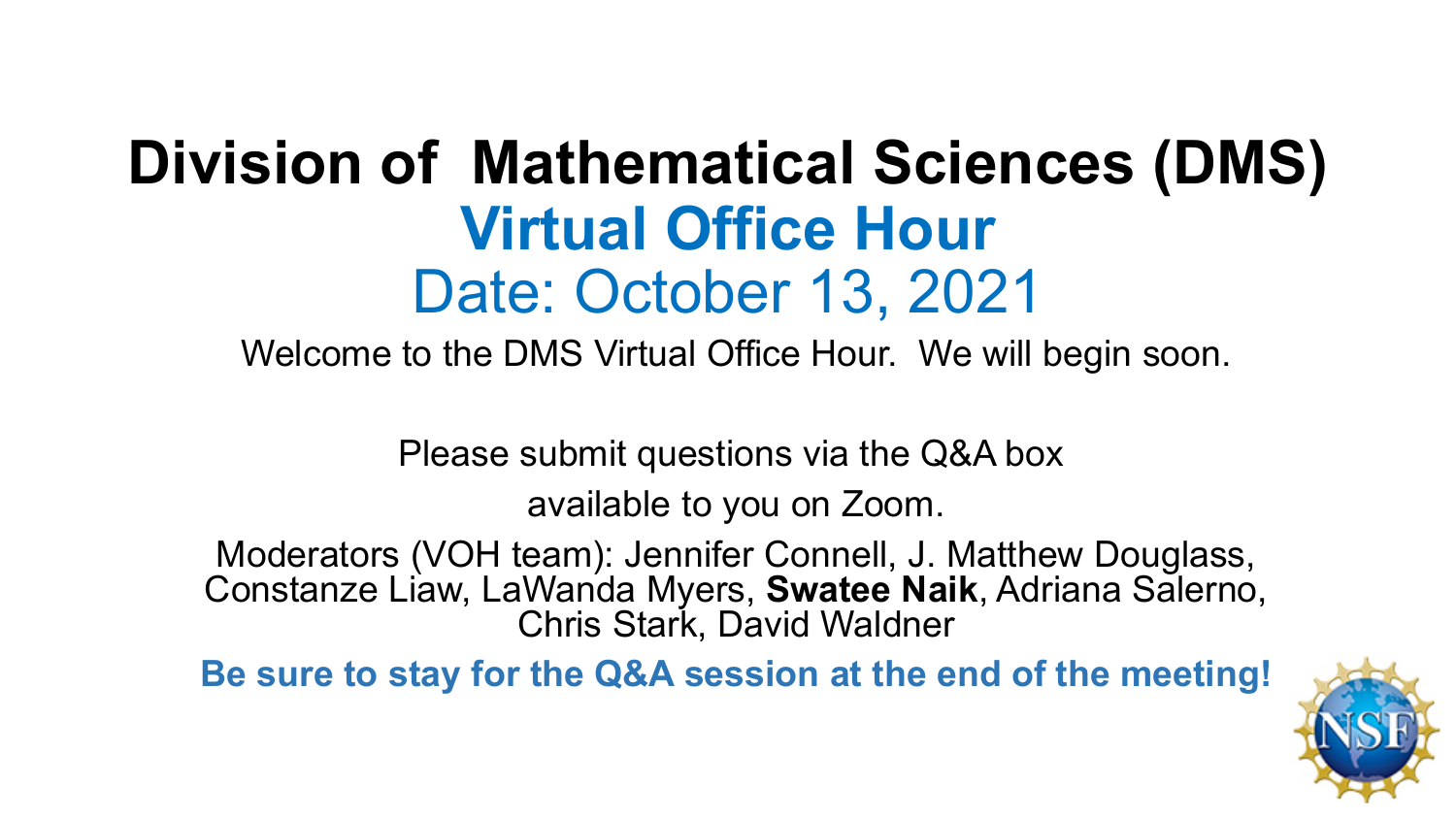# **Division of Mathematical Sciences (DMS) Questions and Answers**

- Submit your questions via the Q&A box
	- Q&A session is held at the end of the office hour.
	- Questions can be submitted anonymously.
	- We will focus on questions that may be of interest to a wide audience.
	- For specific questions about a particular program or solicitation, first- be sure to read the webpage or the solicitation, then if needed- contact a cognizant Program Officer.
- For recently asked questions/copy of slides, see <https://www.nsf.gov/mps/dms/presentations.jsp>
- Next DMS Virtual Office Hour: November 18, 2021, 3:30 pm EST
	- Topics include: MPS-ASCEND, LEAPS-MPS, DMS-Infrastructure, Statistics.
	- Questions can be submitted in advance on the registration form.

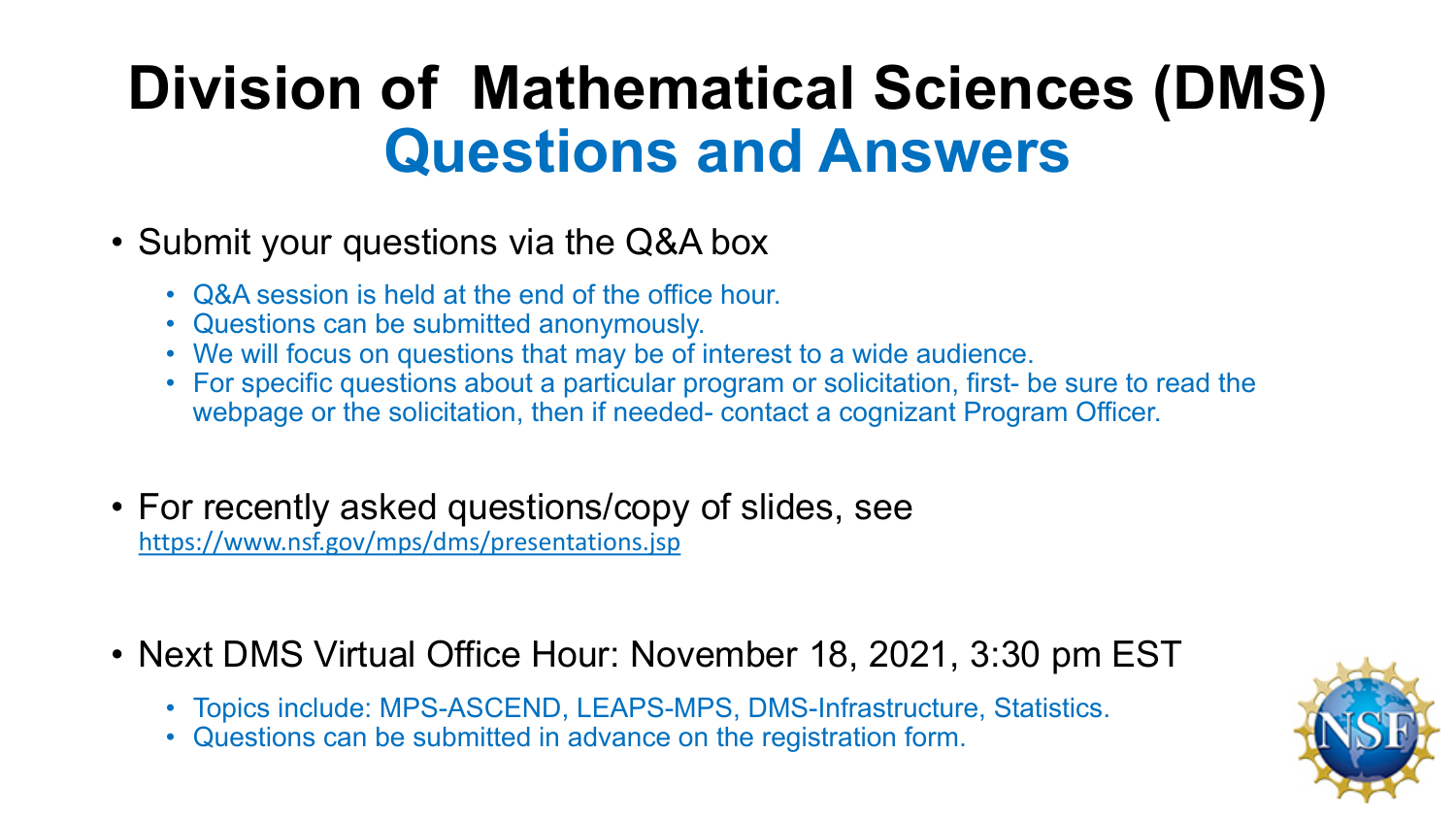# **Division of Mathematical Sciences (DMS) Today's Agenda**

- DMS Overview and Updates from the Deputy Division Director **Junping Wang**
- [Computational Mathematics](https://beta.nsf.gov/funding/opportunities/computational-mathematics) **Yuliya Gorb**, Leland Jameson, Stacey Levine
- [Smart Health \(SCH\)](https://www.nsf.gov/funding/pgm_summ.jsp?pims_id=504739) **Chris Stark**, Yulia Gel, Andy Pollington
- Life Sciences: [MODULUS](https://www.nsf.gov/pubs/2021/nsf21069/nsf21069.jsp), [EEID,](https://beta.nsf.gov/funding/opportunities/ecology-and-evolution-infectious-diseases-eeid) [CRCNS](https://beta.nsf.gov/funding/opportunities/collaborative-research-computational-neuroscience-crcns), [NITMB](https://beta.nsf.gov/funding/opportunities/nsf-simons-collaboration-national-institute-theory-and-mathematics-biology) **Zhilan Feng**
- Tips for Reviewers **Marian Bocea**
- Q&A

#### **Subscribe to DMSNEWS:**

Send email to [listserv@listserv.nsf.gov](mailto:listserv@listserv.nsf.gov) In the body of the message, put the following command: subscribe dmsnews [your name]

#### **Suggest a topic for future VOH:**

Send email to [dms-voh@nsf.gov](mailto:dms-voh@nsf.gov)

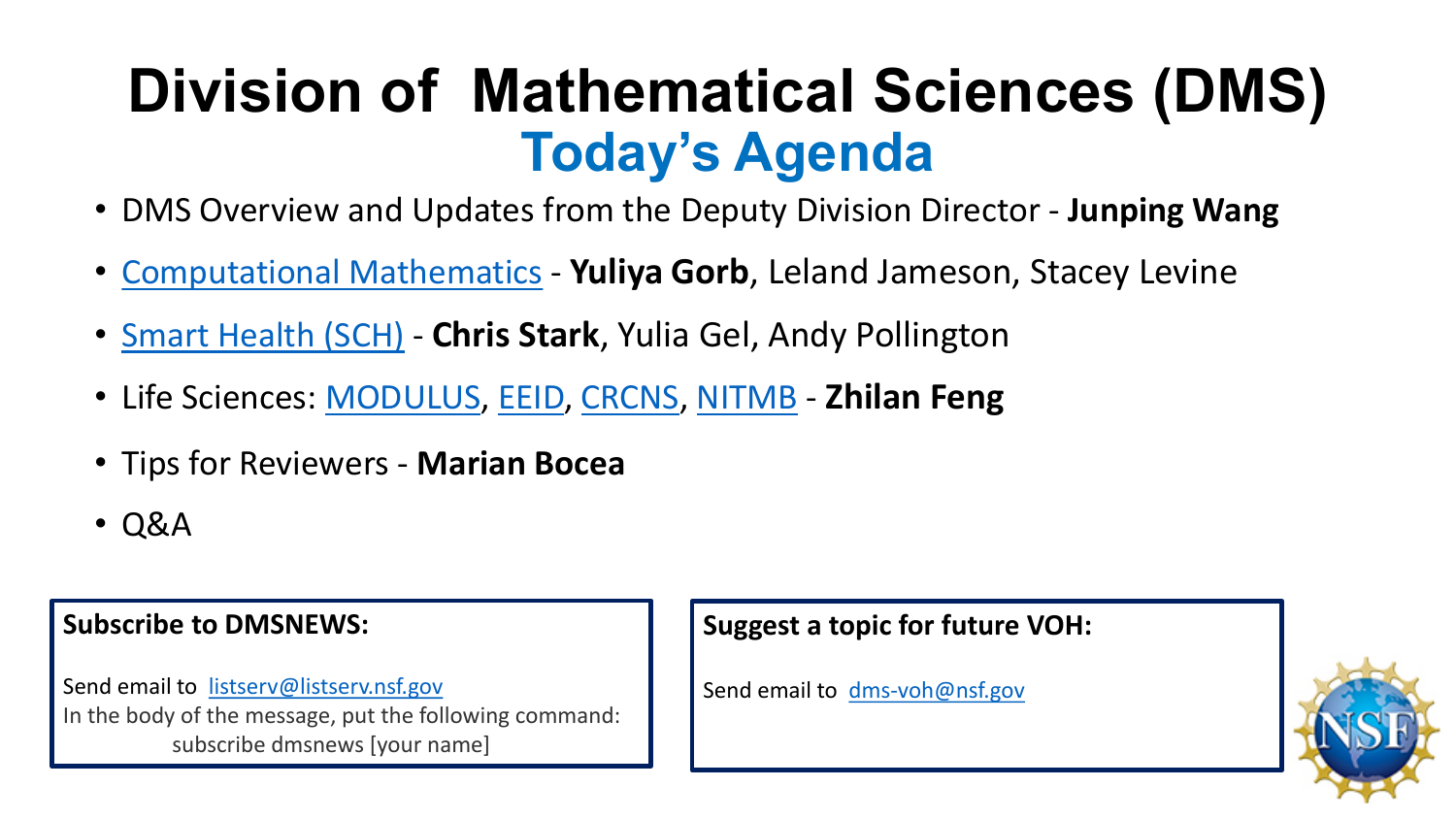## **Division of Mathematical Sciences (DMS) Overview Opportunities and upcoming deadlines:**

• DMS funding opportunities

<https://www.nsf.gov/funding/programs.jsp?org=DMS>

### • Upcoming deadlines

[https://www.nsf.gov/funding/pgm\\_list.jsp?ord=date&org=NSF&sel\\_org=DMS&status=1](https://www.nsf.gov/funding/pgm_list.jsp?ord=date&org=NSF&sel_org=DMS&status=1)

- Geometric Analysis and Topology programs, November 02 (target date)
- Applied Mathematics, November 01-15 (window)
- Smart Health and Biomedical Research in the Era of Artificial Intelligence and Advanced Data Science (SCH), November 10
- Secure and Trustworthy Cyberspace (SaTC), November 17
- Updated PAPPG for proposals submitted or due, on/after October 4 [https://www.nsf.gov/publications/pub\\_summ.jsp?ods\\_key=nsf22001](https://www.nsf.gov/publications/pub_summ.jsp?ods_key=nsf22001)

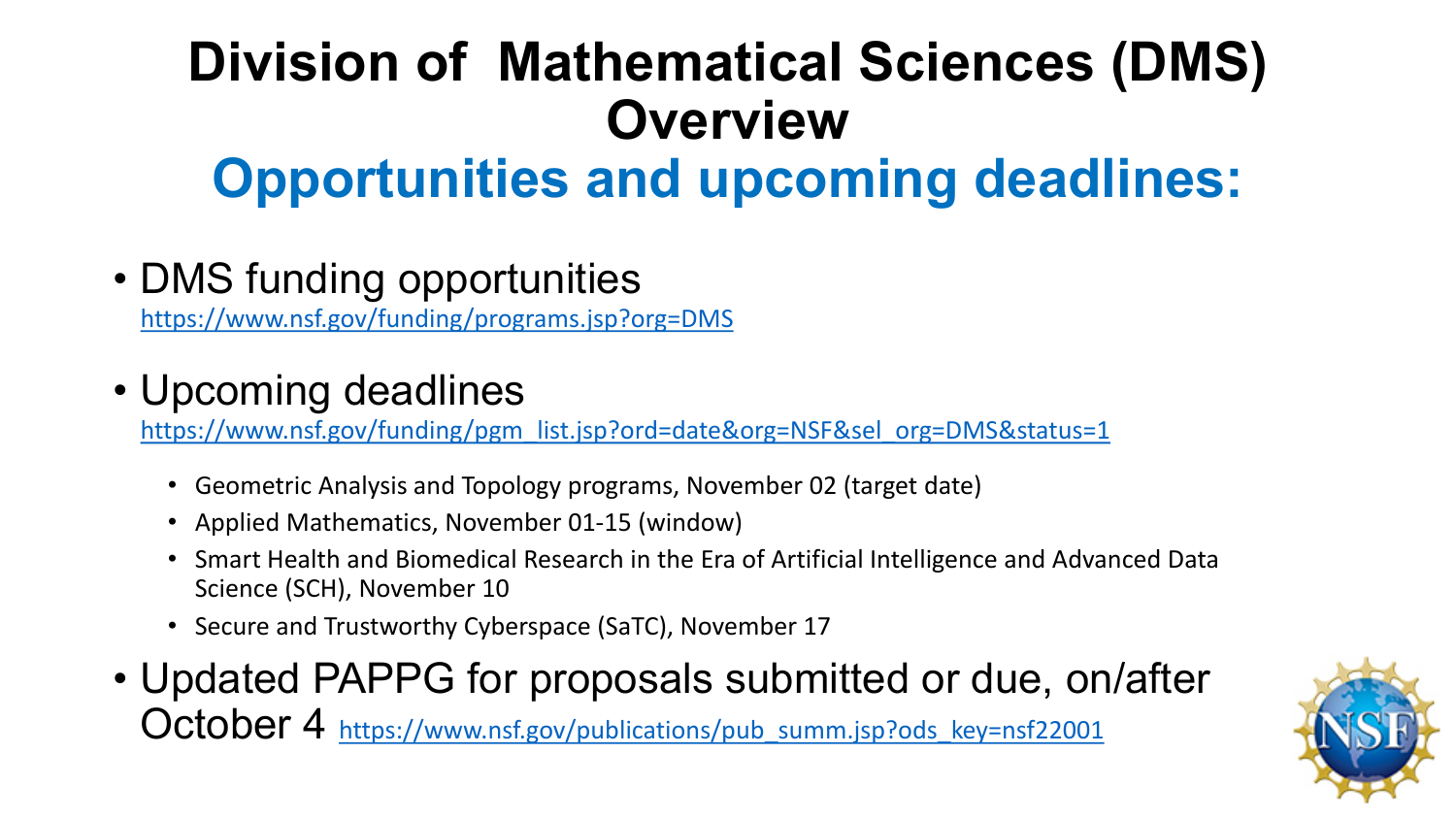# **Division of Mathematical Sciences (DMS)** Updates – October 13, 2021 By DDD Junping Wang

- •DCL NSF 21-124: Critical Aspects of Sustainability (CAS): Innovative Solutions to Climate Change <https://www.nsf.gov/pubs/2021/nsf21124/nsf21124.jsp?org=NSF>
- •Open Program Director Positions at DMS

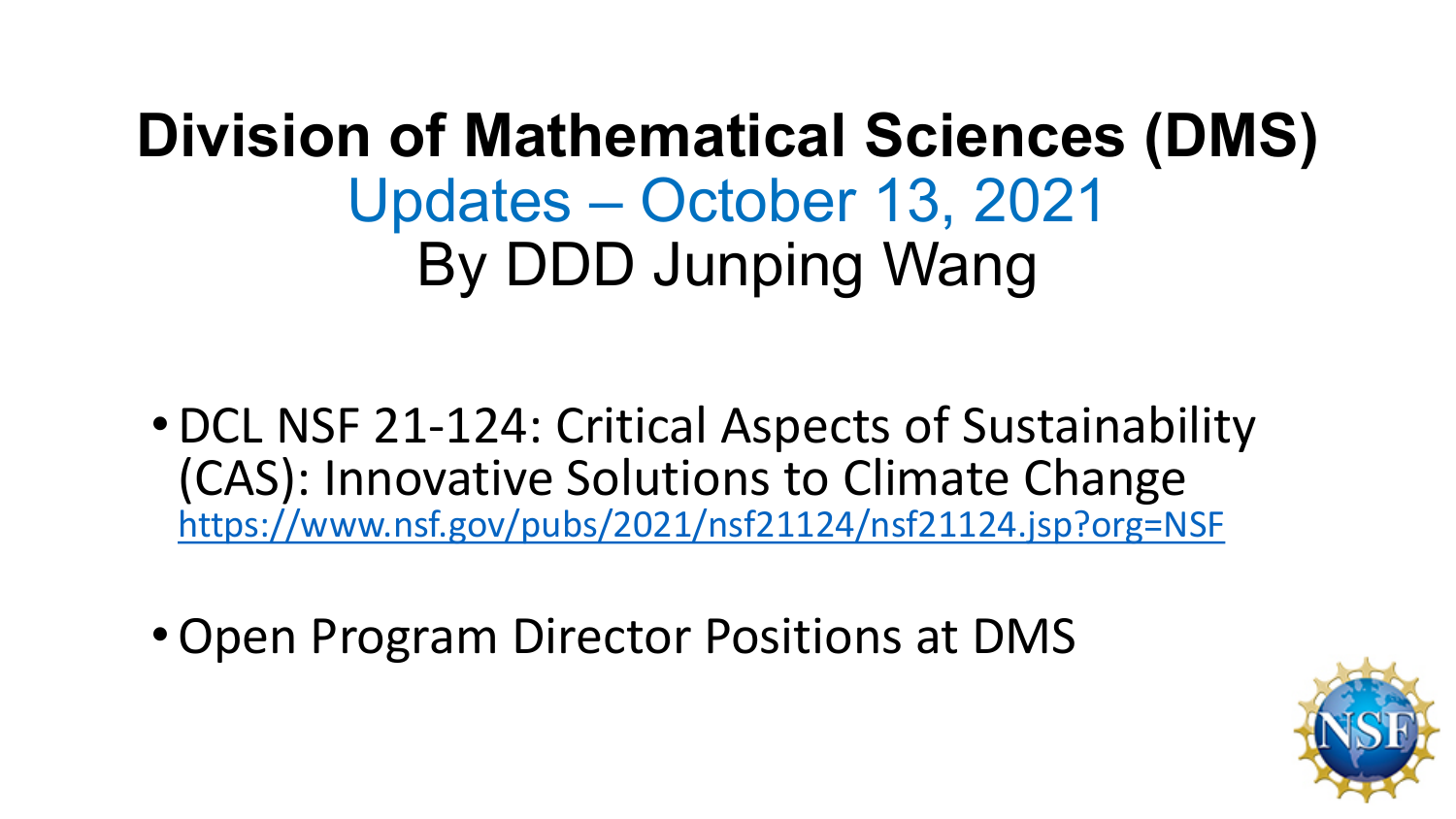## **COMPUTATIONAL MATHEMATICS (CM) PROGRAM**

#### **CM program overview:**

- **Website:** [https://beta.nsf.gov/funding/opportunities/computational-mathematics](https://nsf.zoomgov.com/j/16051556053?pwd=NXlmYzRRZ3VEdjF6OEVKSTIyQm1Odz09)
- **Program Directors (PDs):**
	- oYuliya Gorb: [ygorb@nsf.gov](mailto:ygorb@nsf.gov)
	- o Leland Jameson: [ljameson@nsf.gov](mailto:ljameson@nsf.gov)
	- o Stacey Levine: [slevine@nsf.gov](mailto:slevine@nsf.gov)
- **Submission Deadline: December 1, 2021 (apply to PD 16-1271)**
	- Submission Window: November 16 December 1, 2021
	- Supports mathematical research in areas of science where computation plays a central and essential role, emphasizing analysis, development and implementation of numerical methods and algorithms
	- Follow Proposal and Awards Policies and Procedures Guide (PAPPG): [https://www.nsf.gov/pubs/policydocs/pappg22\\_1/nsf22\\_1.pdf](https://www.nsf.gov/pubs/policydocs/pappg22_1/nsf22_1.pdf)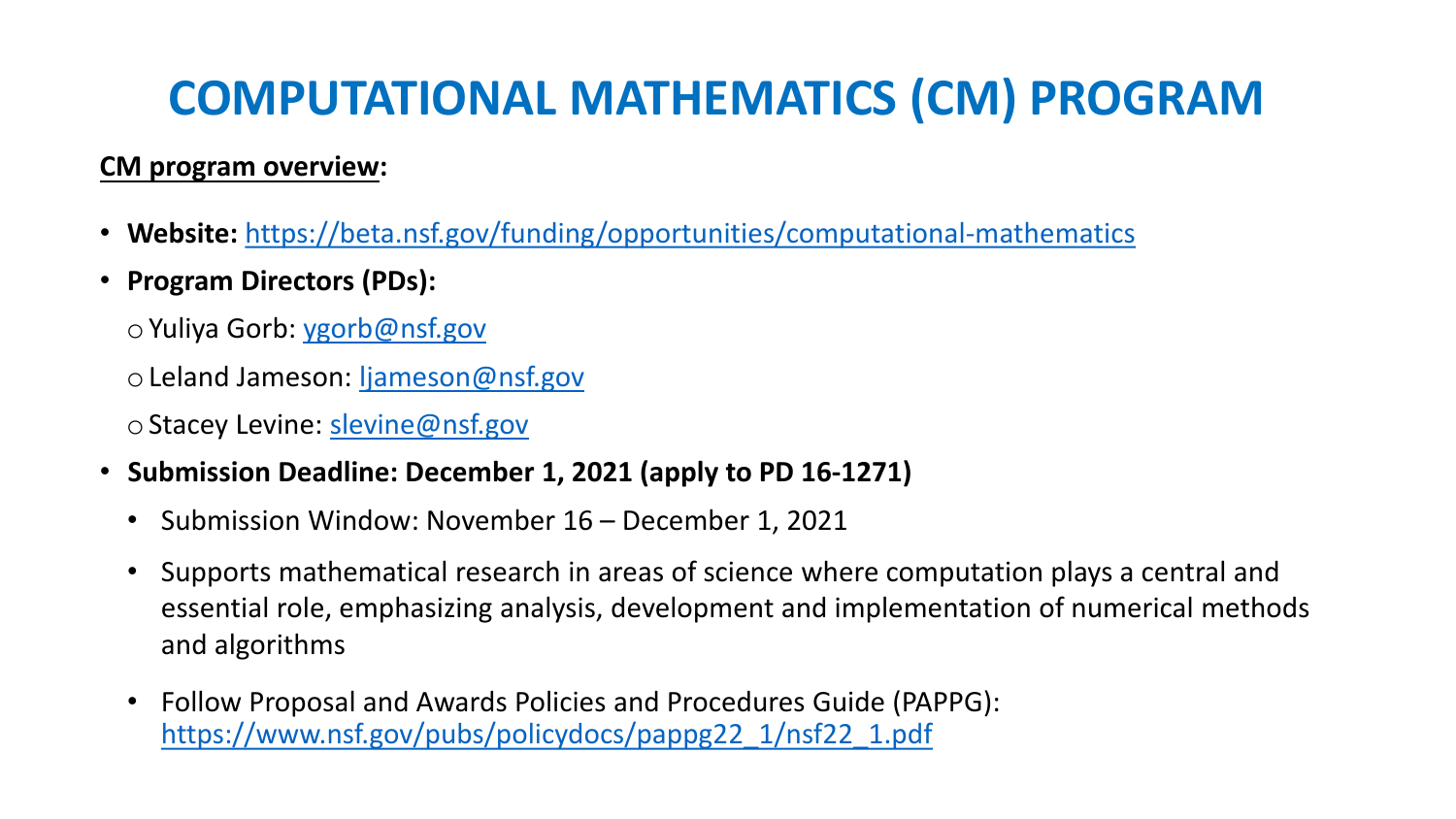### **COMPUTATIONAL MATHEMATICS PROGRAM (cont.)**

- CM PDs do not review "white papers" (instead, please, please, use public award search engine to determine which projects CM has recently/typically supported)
- If you plan to submit a CONFERENCE proposal, please, follow the new guidelines:
	- US-based conferences: must be submitted at least **6** months in advance of the conference start date;
	- Group travel to meetings outside the US: must be submitted at least **8** months in advance;
	- Conferences, whose budget request exceeds **\$50K:** must be submitted during the annual CM program's submission window.
- If you plan to submit a request for supplements, AGEP, INTERN, etc. please contact CM PDs
- We are always happy to chat with our PIs by means of Zoom.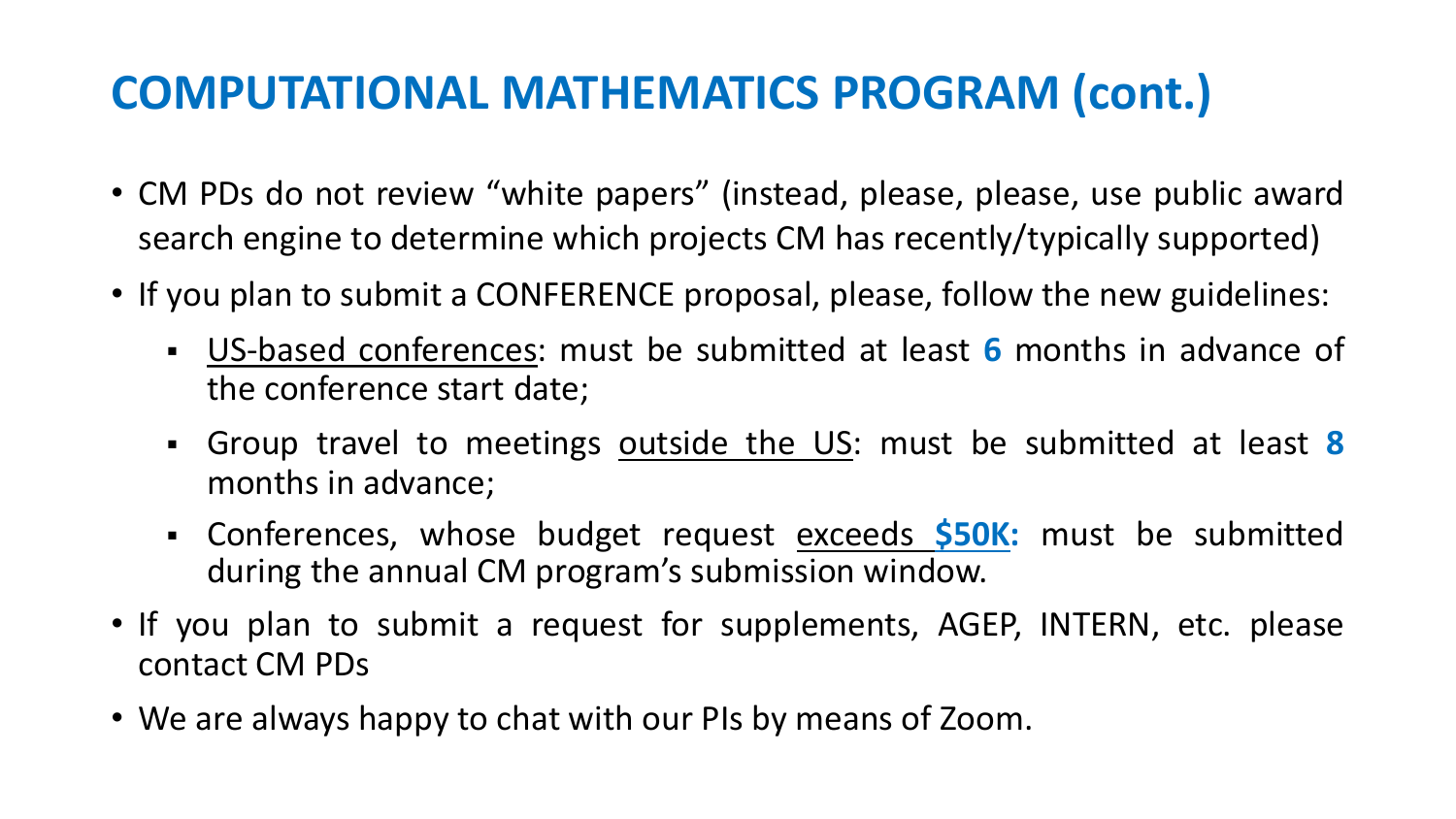#### **Smart Health and Biomedical Research in the Era of Artificial Intelligence and Advanced Data Science (SCH) Overview**

#### • **Website:**

[https://www.nsf.gov/publications/pub\\_summ.jsp?WT.z\\_pims\\_id=504739](https://www.nsf.gov/publications/pub_summ.jsp?WT.z_pims_id=504739&ods_key=nsf21530) &ods\_key=nsf21530

#### • **Program Officers:**

Yulia Gel (ygel@nsf.gov), Andy Pollington (adpollin@nsf.gov), Chris Stark (cstark@nsf.gov)

• **Submission Deadline:** November 10, 2021; November 10, 2022 (NSF 21-530)

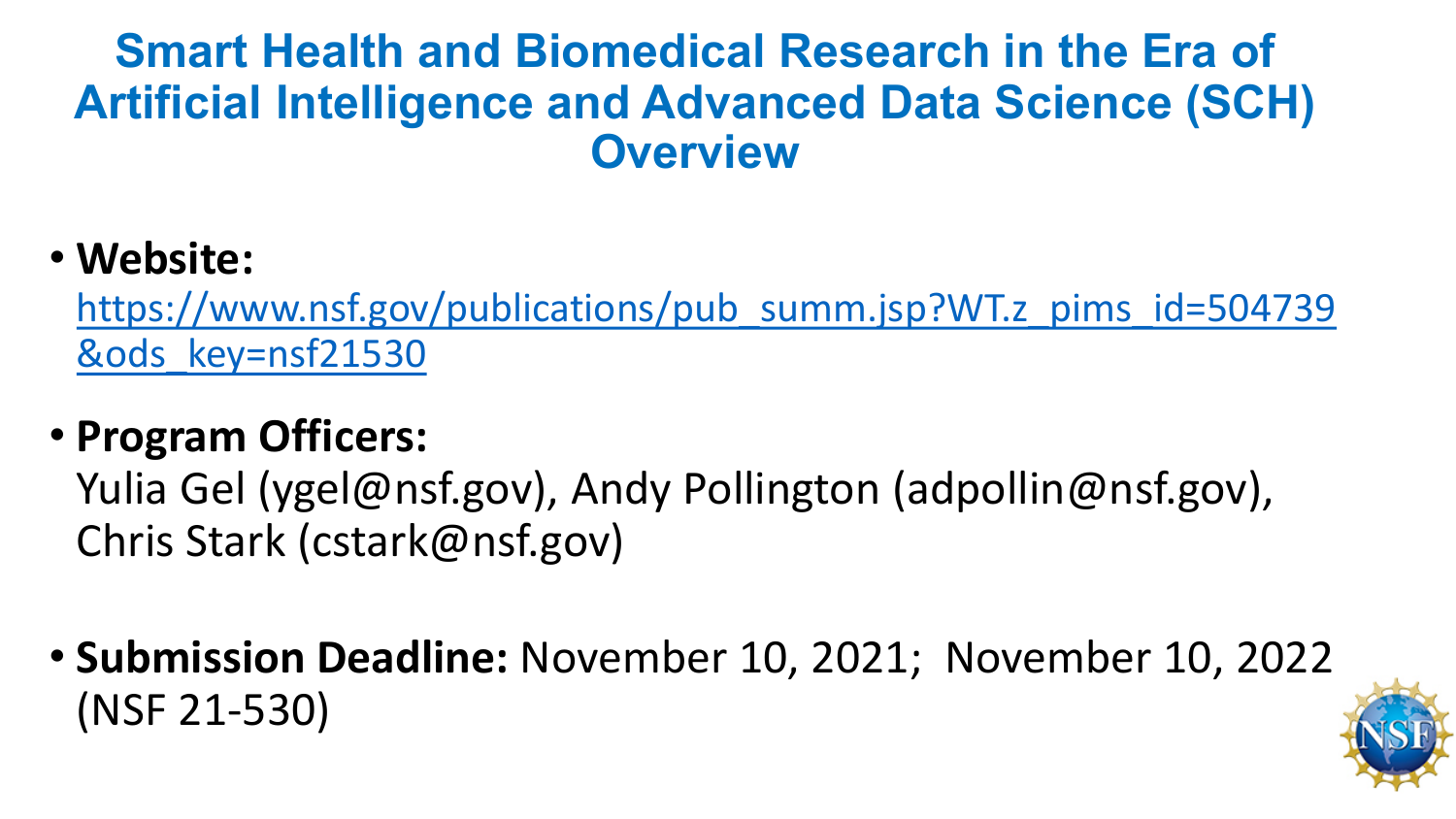### **Smart Health and Biomedical Research in the Era of Artificial Intelligence and Advanced Data Science (SCH)**

- **Goal**: support high-risk, high-reward research in basic science to address pressing questions in the biomedical and public health communities
- $\cdot$   $\leq$  \$1,200,000 total cost, up to 4 years
- **Interdisciplinary teams**
- Contribution to fundamental science from **at least two NSF sciences**: computer and information science, engineering, mathematics/statistics, behavioral and/or cognitive science
- Some research **themes**: Information infrastructure; Transformative data science; Novel multimodal sensor system; Effective usability; Automating health; Medical image interpretation; Unpacking health disparities
- More information---Recorded webinar and presentation slides:

[https://nsf.gov/events/event\\_summ.jsp?cntn\\_id=301832&org=NSF](https://nsf.gov/events/event_summ.jsp?cntn_id=301832&org=NSF)

• Send a one-page summary about the IM of the project to:

[sch-correspondence@nsf.gov](mailto:sch-correspondence@nsf.gov)

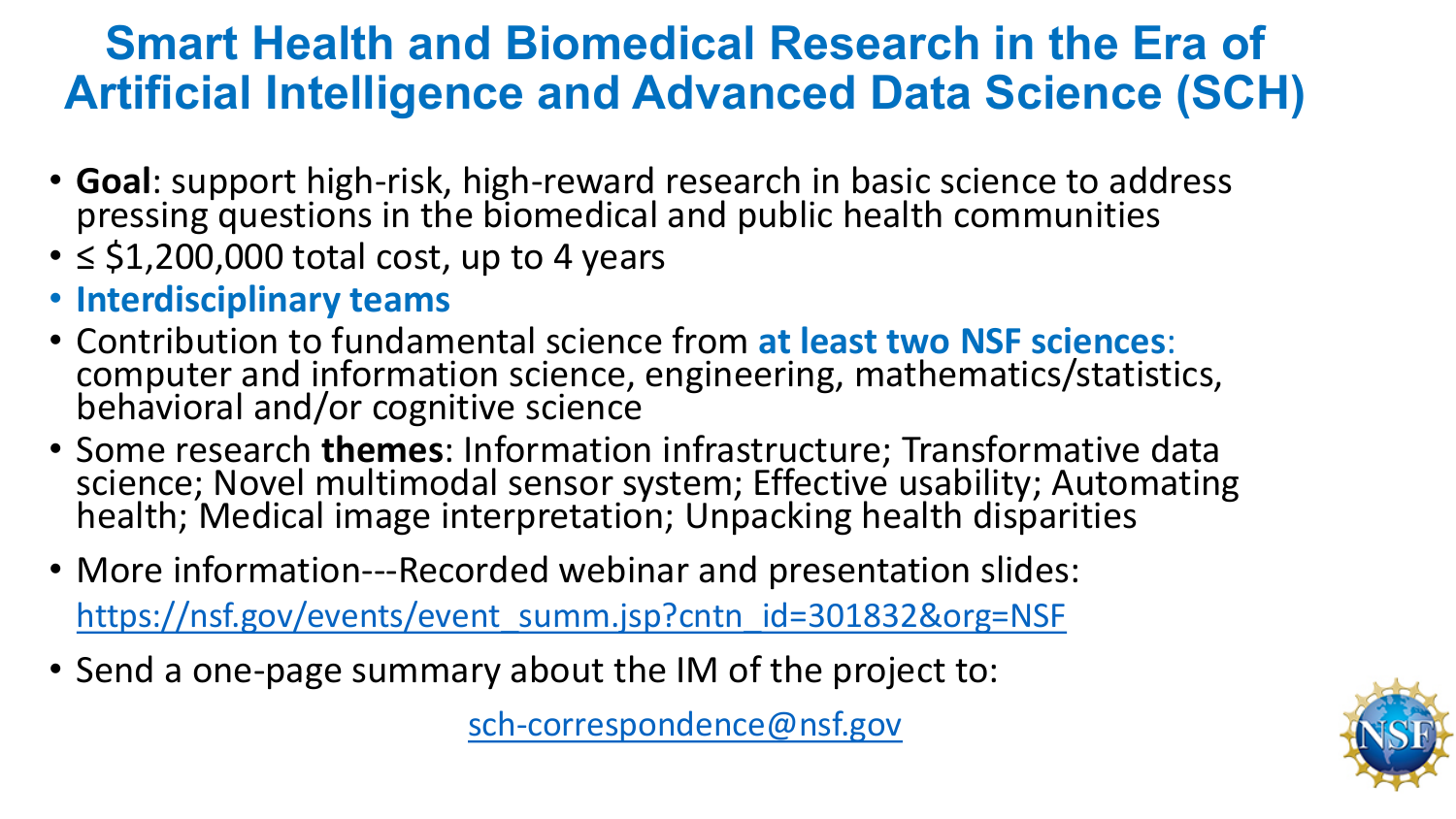### **Upcoming Joint Funding Opportunities Between DMS and Other Biology-Focused Programs**

- NSF 21-069, Models for Uncovering Rules and Unexpected Phenomena in Biological Systems (**MODULUS):**   $\checkmark$  No deadlines if submitted to MCB. Submission window: August 20 - September 5 (for FY2022) if submitted to DMS/Math Biology <https://www.nsf.gov/pubs/2021/nsf21069/nsf21069.jsp>
- NSF 21-609, Ecology and Evolution of Infectious Diseases (**EEID**):  $\checkmark$  November 17, 2021 (for FY 2021). Third Wednesday in Nov, Annually Thereafter <https://beta.nsf.gov/funding/opportunities/ecology-and-evolution-infectious-diseases-eeid>
- NSF 20-609, Collaborative Research in Computational Neuroscience (**CRCNS):**   $\checkmark$  November 23, 2021 (for FY 2022).

<https://beta.nsf.gov/funding/opportunities/collaborative-research-computational-neuroscience-crcns>

• NSF 21-607, National Institute for Theory and Mathematics in Biology (**NITMB**)

 $\checkmark$  December 01, 2021 (Preliminary proposal). July 18, 2022 (Target data for full proposal)

[https://beta.nsf.gov/funding/opportunities/nsf-simons-collaboration-national-institute-theory-and-mathematics-](https://beta.nsf.gov/funding/opportunities/nsf-simons-collaboration-national-institute-theory-and-mathematics-biology) biology

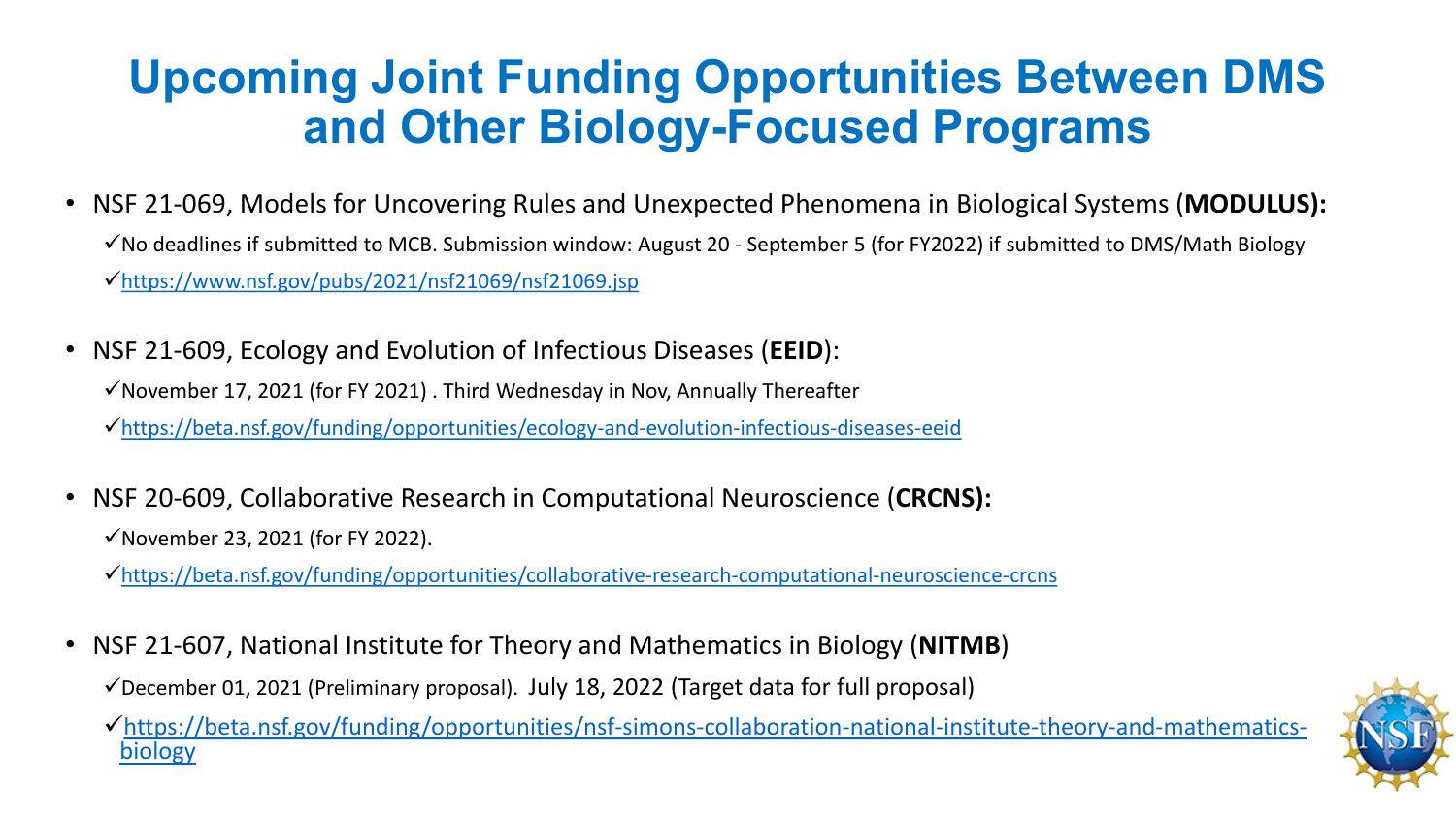#### **Models for Uncovering Rules and Unexpected Phenomena in Biological Systems** (MODULUS: NSF 21-069)

• Dear Colleague Letter: The Division of Mathematical Sciences (DMS), in collaboration with the Division of Molecular and Cellular Biosciences (MCB), seeks to promote interdisciplinary research that enables novel mathematical and computational approaches that capture and explore the full range of mechanisms and biological variability needed to better understand complex and nonlinear behavior across multiple biological systems and scales.

#### • Competitive proposals are expected to

- o address clearly stated biological questions or hypotheses;
- o make a case for and develop innovative mathematical methods or integrate disparate mathematical fields;
- o articulate a well-defined plan for the mathematics to drive biological discovery within the funded period;
- $\circ$  include a strategy that uses mathematical models as a central tool to guide further experimental exploration and new discovery on rules of life;
- o describe the unique interdisciplinary training opportunity for graduate students and postdoctoral researchers working on the project.
- NSF 21-069, No deadlines if submitted to MCB. Submission window: August 20 September 5 (for FY22) if submitted to DMS/Math Biology

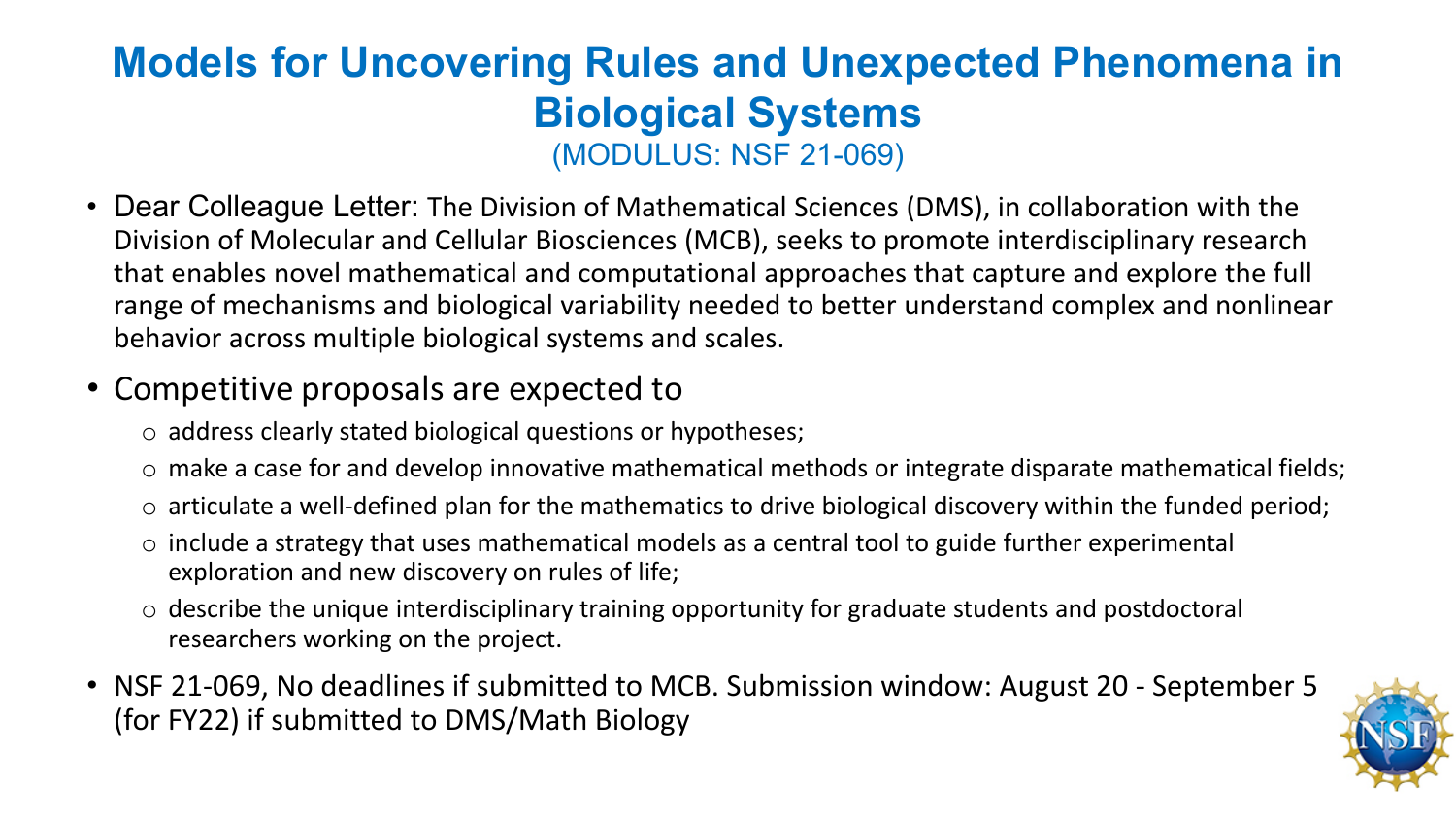### **Ecology and Evolution of Infectious Diseases** (EEID: NSF 21-609)

- Research on the ecological, evolutionary, and socio-ecological principles and processes that regulate the transmission dynamics of infectious diseases
- A joint solicitation by
	- o NSF Biological Sciences; Social, Behavioral & Economic Sciences; Geosciences; Mathematical & Physical Sciences (DMS)
	- o NIH Fogarty International Center; General Med. Sci.; Allergy & Infectious Disease
	- o USDA National Institute of Food & Agriculture
	- o UK Research Council
	- o United States-Israel Binational Science Foundation

o National Natural Science Foundation of China

• NSF 21-607, Deadline: Fourth Wednesday in November

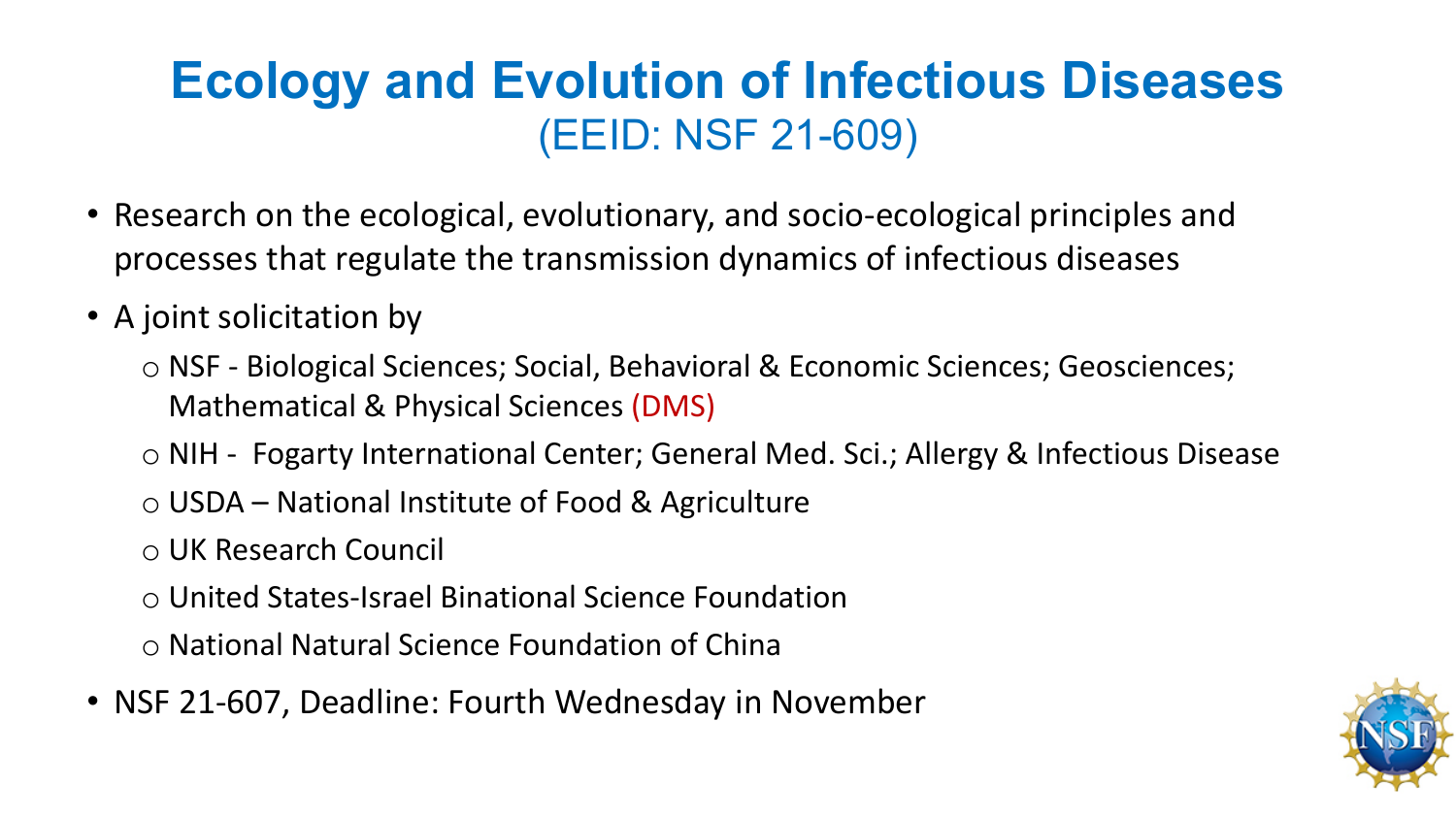#### NSF-NIH-DOE-BMBF-ANR-BSF-NICT-AEI-ISCIII Joint Program **Collaborative Research in Computational Neuroscience** <http://nsf.gov/crcns> (CRCNS: NSF 20-609)

• Computational neuroscience, inclusively defined

encompassing many approaches and goals; related to biological processes; disease and normal function; theory, modeling, and analysis; implications for biological and engineered systems

#### • *Innovative, collaborative, and interdisciplinary*

to make significant advances on important hard problems, and to develop new research capabilities

The program considers **Research Proposals** describing collaborative projects that bring together complementary expertise on interdisciplinary challenges; and **Data Sharing Proposals** to support preparation and deployment of data and other resources, in a manner that responds to the needs of a broad community.

US domestic and international collaborations are welcome. Opportunities for *parallel international funding* (Germany, France, Israel, Japan, Spain, and multilateral). NEXT DEADLINE Nov 23, 2021

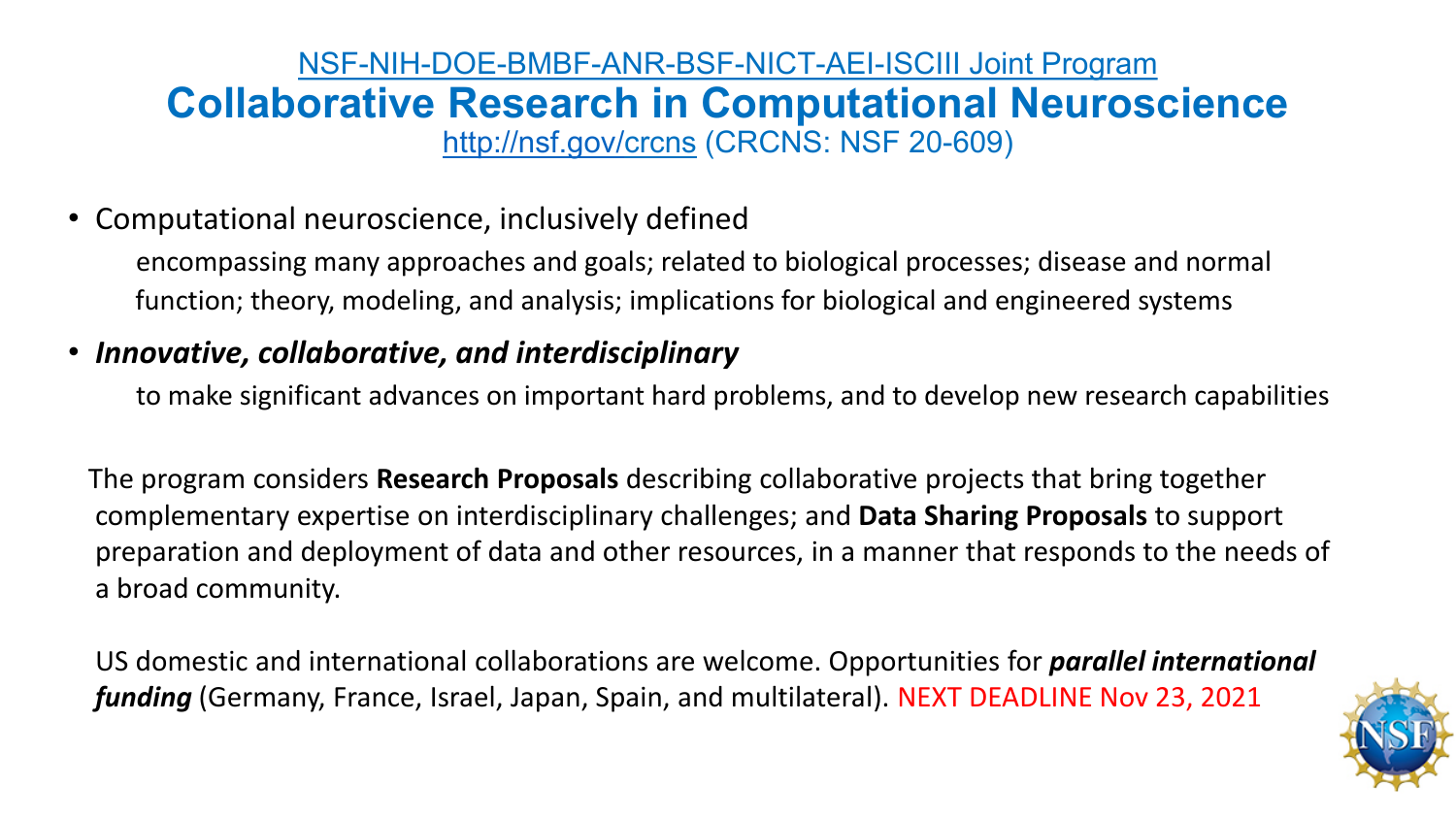### **National Institute for Theory and Mathematics in Biology** (NITMB: NSF 21-607)

- NITMB supports a research institute to enable innovative research at the intersection of mathematical and biological sciences to facilitate new developments of biology-inspired mathematical theories, methodologies, and innovative modeling approaches to advance the understanding of challenging biological problems.
- **Some motivating examples include but not limited to:**
	- $\checkmark$  Genome Sciences
	- $\checkmark$  Infectious Pathogens: Immunology and Transmission
	- $\checkmark$  Neuroscience
	- $\checkmark$  Evolution of Shape and Form
	- $\checkmark$  Biological Systems on a Changing Planet
- **Following considerations should inform the proposed activities.**
	- $\checkmark$  National Resource of Excellence
	- $\checkmark$  Talent and Workforce Development
	- $\checkmark$  Knowledge Dissemination, Diversity, Equity and Inclusion
	- $\checkmark$  Evaluation and Reporting
- Solicitation link: <https://www.nsf.gov/pubs/2021/nsf21607/nsf21607.htm>
- A recorded Webinar is at: [https://www.nsf.gov/events/event\\_summ.jsp?cntn\\_id=303386&org=NSF](https://www.nsf.gov/events/event_summ.jsp?cntn_id=303386&org=NSF)
	- **NSF Working Group Contact:** NITMB@nsf.gov
	- **Simons Foundation**: Elizabeth Roy; [eroy@simonsfoundation.org](mailto:eroy@simonsfoundation.org)

#### **Due dates**

- Preliminary Proposal: December 01, 2021
- Full Proposal Target Date: July 18, 2022

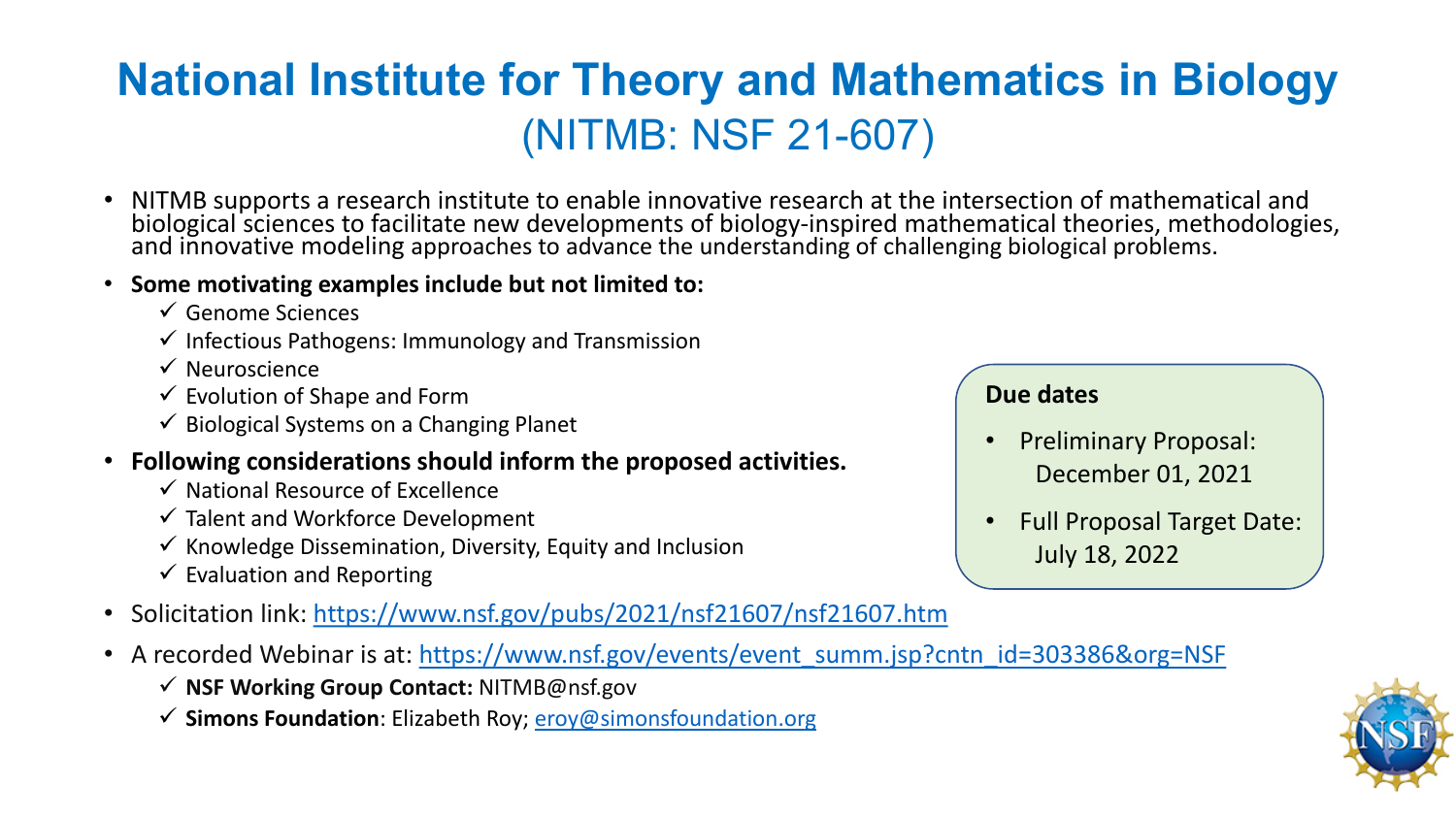### **Tips for Reviewers**  By Marian Bocea

### **DOs:**

- Base your assessment primarily on what is proposed to be done as part of the project.
- Address both the project's potential to advance knowledge (intellectual merit) and its potential to benefit society (broader impacts).
- Phrase negatives as constructive criticism (e.g., "The proposal would be improved by including more detail on ...").
- Wherever possible, aim criticism at the proposal, not the PI (e.g., say "I do not see [important other work] cited in the proposal," instead of "The PI is not aware of [important other work]").
- Point out any aspects of the proposal that are unclear and may contribute to misunderstandings. Include concrete examples from the proposal in support of the points in your review.
- Put yourself "in the shoes" of the PI and consider the feedback you would like to receive.
- Provide suggestions for improvement of the proposed activities, where appropriate.
- Look for signs of cognitive biases (including the "halo effect" for PIs with famous names or from wellregarded institutions). If you are reviewing multiple proposals, are your reviews consistent and objective?

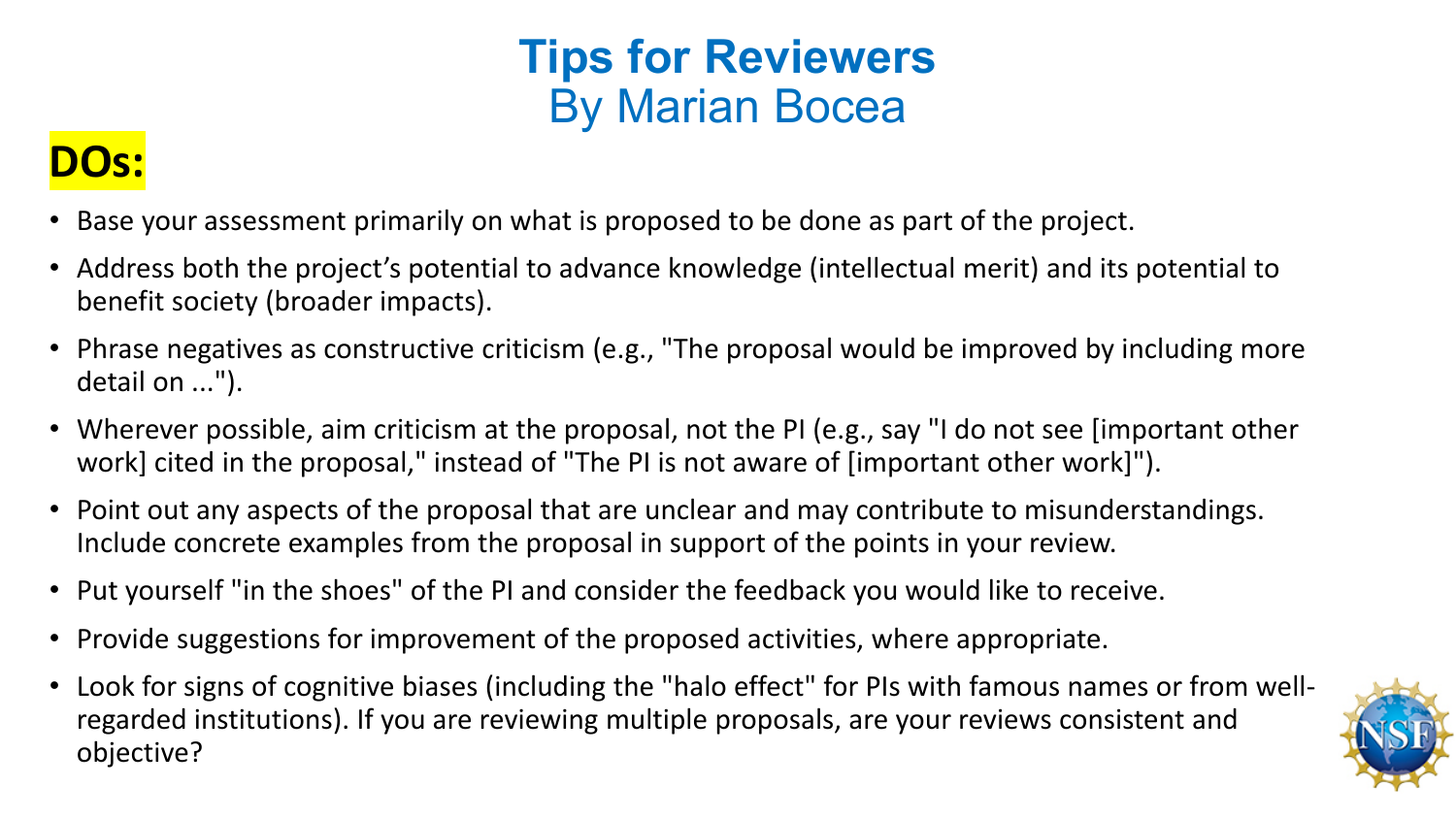## **Tips for Reviewers, contd.**

### **DON'Ts:**

- Do NOT write a detailed summary of the proposed work. Remember: We are already aware of what is proposed; what we seek from your review is an evaluation of the proposed project.
- Do NOT base your evaluation exclusively on prior accomplishments/activities of the PI. (A review is not very helpful if it basically just says "The PI has done great work in the past. Send more money.")
- Do NOT use "I am not an expert" or "I am not qualified" or similar phrases. (You are an expert in the general area of the proposal, which is why you are being asked to provide a review.)
- Do NOT include funding recommendations (e.g., "The proposal should be funded.") in your reviews.

#### **Some takeaways:**

- $\triangleright$  A review is an informed and reasoned assessment of the proposed research in the context of the two NSF merit review criteria ("Intellectual Merit" and "Broader Impacts") as well as solicitation-specific review criteria, if applicable. We expect the reviews to speak explicitly and in substantive ways to both the strengths and the weaknesses of a proposal, and not be reduced to a few brief sentences.
- Your overall rating of a proposal [Excellent (E), Very Good (V), Good (G), Fair (F), or Poor (P)] should be consistent with the content of your review for that proposal. When reviewing multiple proposals (e.g., as a panelist), your reviews and ratings should be consistent and objective.

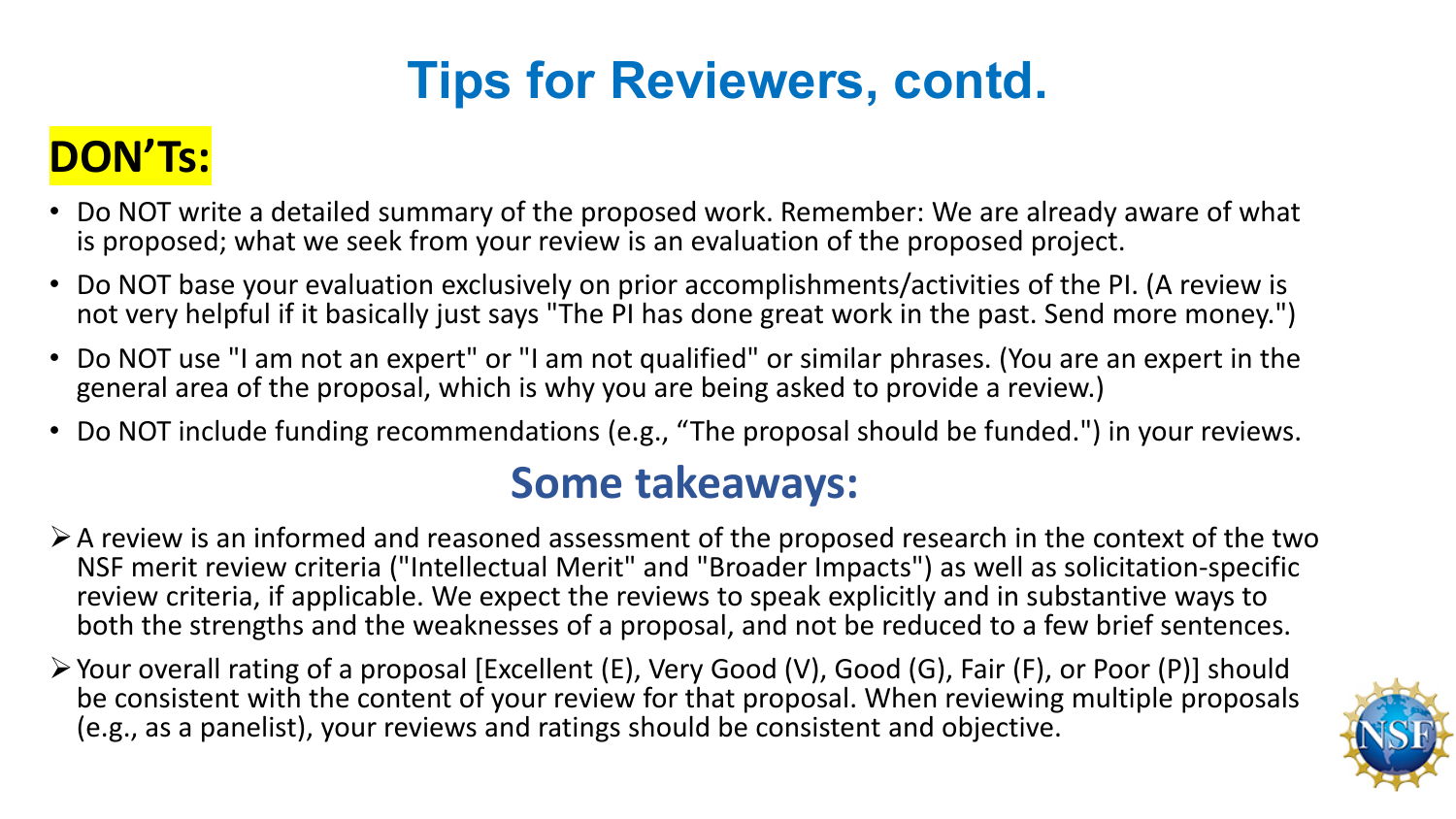## **Tips for Reviewers, resources**

#### **More Information about the NSF Broader Impacts Criterion:**

- See <https://www.nsf.gov/od/oia/special/broaderimpacts/> and links therein.
- The NSF Proposal & Award Policies & Procedures Guide (PAPPG): [https://www.nsf.gov/publications/pub\\_summ.jsp?ods\\_key=pappg](https://www.nsf.gov/publications/pub_summ.jsp?ods_key=pappg)

#### **NSF Video Resources for Reviewers:**

• Tips for Reviewers (19 minutes): <https://tipsforreviewers.nsf.gov/>

(The website will ask you for an email address, but as far as we know it is not crucial; any email address will suffice.)

• NSF Broader Impacts Review Criterion (3 minutes):

<https://www.nsf.gov/od/oia/special/broaderimpacts/broader-impacts-video.jsp>

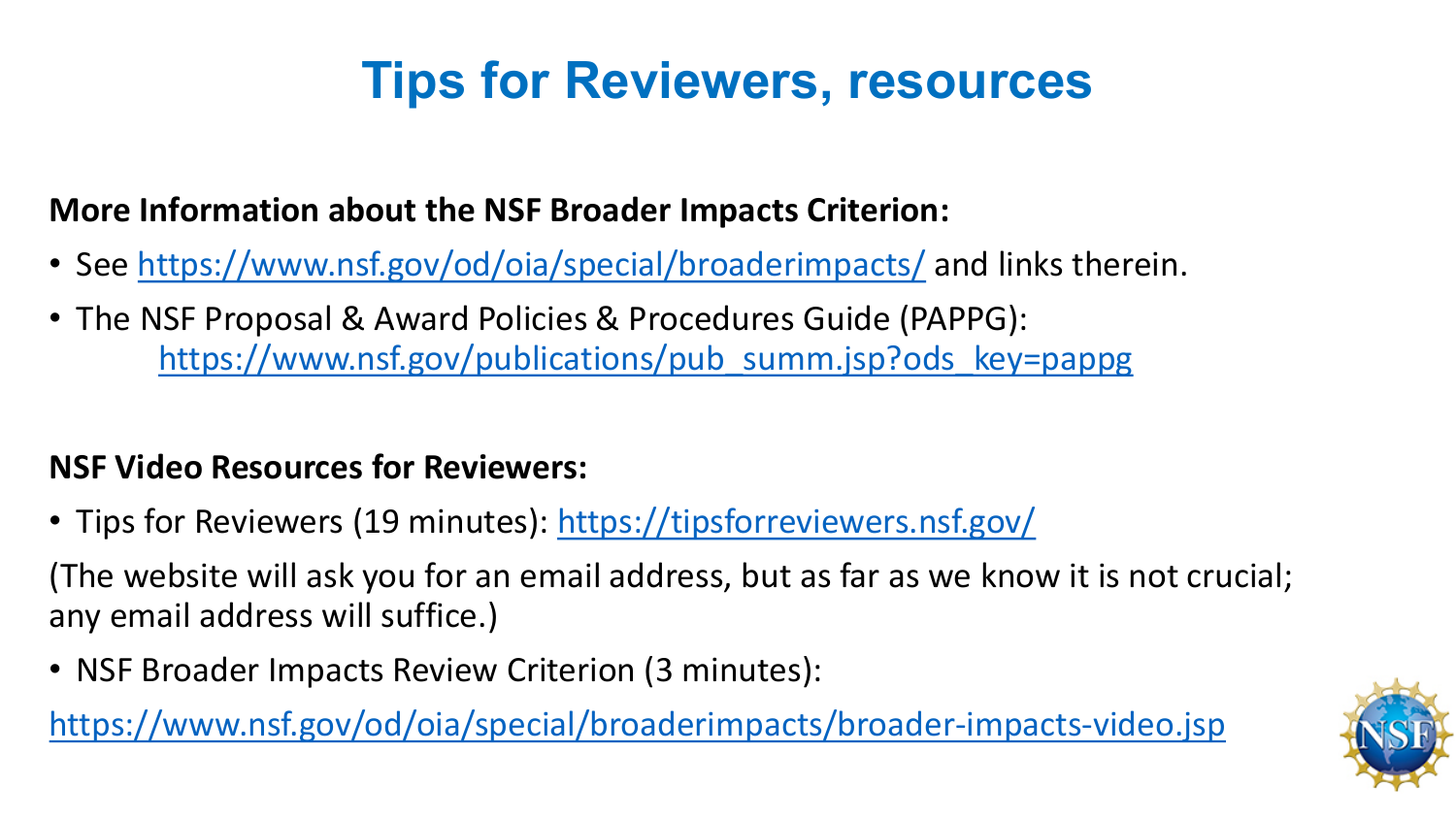## **Virtual Office Hour: Questions from registration**

- 1. General topic:
	- A. May I submit a one-page summary of the proposal to determine suitability of a submission to a specific program?
	- B. If I already have a grant from NSF, is it possible to apply for another from the same or a different program?
	- C. How can I volunteer to serve as a reviewer for a particular program in DMS?
- 2. Computational Mathematics:
	- A. Does this program fund proposals for computing equipment? Is there a program that does make such grants?
	- B. Where should I send a proposal on computational simulations in biology? Computational chemistry?
- 3. Smart Health (SCH) program:
	- A. This is an NSF-wide program how are proposals based in math/stats reviewed?
	- B. The solicitation calls for interdisciplinary teams how big do those teams need to be?
	- C. Whom can we contact at NSF to discuss eligibility and budget options?
- 4. NITMB:
	- A. How much information does a preliminary proposal require?
- 5. Tips for reviewers:
	- A. Is it true that a proposal with any rating of less than Excellent is unlikely to be funded?